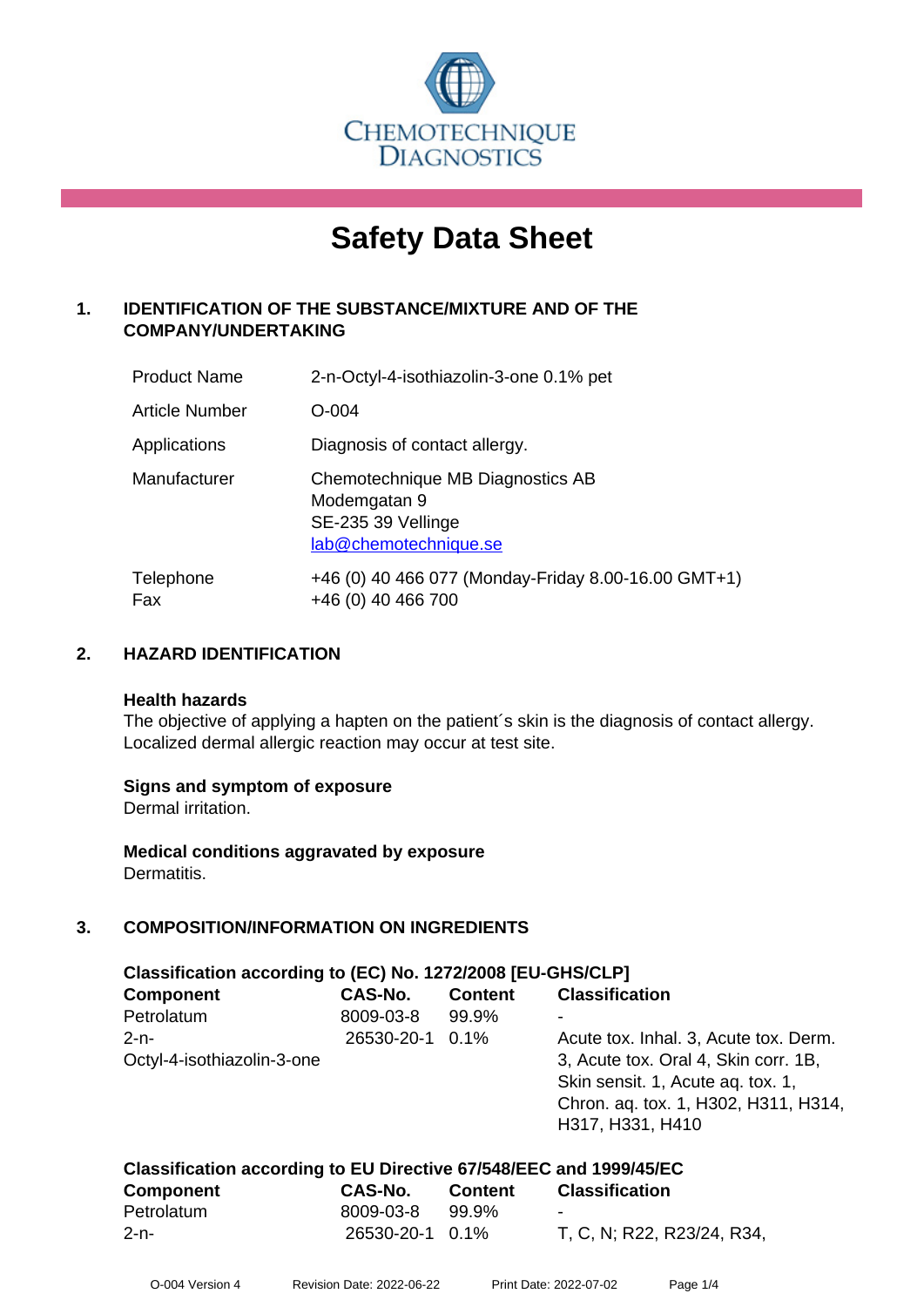## **4. FIRST AID MEASURES**

**Emergency and first aid procedures** Obtain medical attention.

## **5. FIRE-FIGHTING MEASURES\***

## **Suitable extinguish media**

CO2, powder or water spray. Fight larger fires with water spray or alcohol resistant foam.

#### **For safety reasons unsuitable extinguishing agents** Water with full jet.

**Special protective equipment for fire-fighters** Wear self-contained respiratory protective device. Wear fully protective suit.

\*Data is shown for petrolatum only

## **6. ACCIDENTAL RELEASES MEASURES**

**Steps to be taken if material is released or spilled** Contain and place in a closed container.

## **7. HANDLING AND STORAGE**

**Precautions to be taken in handling and storage** Store dark at 5-8°C. Avoid extended exposure to light. FOR EXTERNAL USE ONLY.

## **8. EXPOSURE CONTROLS/PERSONAL PROTECTION**

**Respiratory protection** Not required.

**Ventilation** Local exhaust.

## **Protective gloves**

Disposal gloves.

## **Eye protection**

Not required with normal use.

## **Work/Hygienic practices**

Wash hands after each use.

## **9. PHYSICAL AND CHEMICAL PROPERTIES**

Odour **Odourless** 

Appearance Ivory white Semi-solid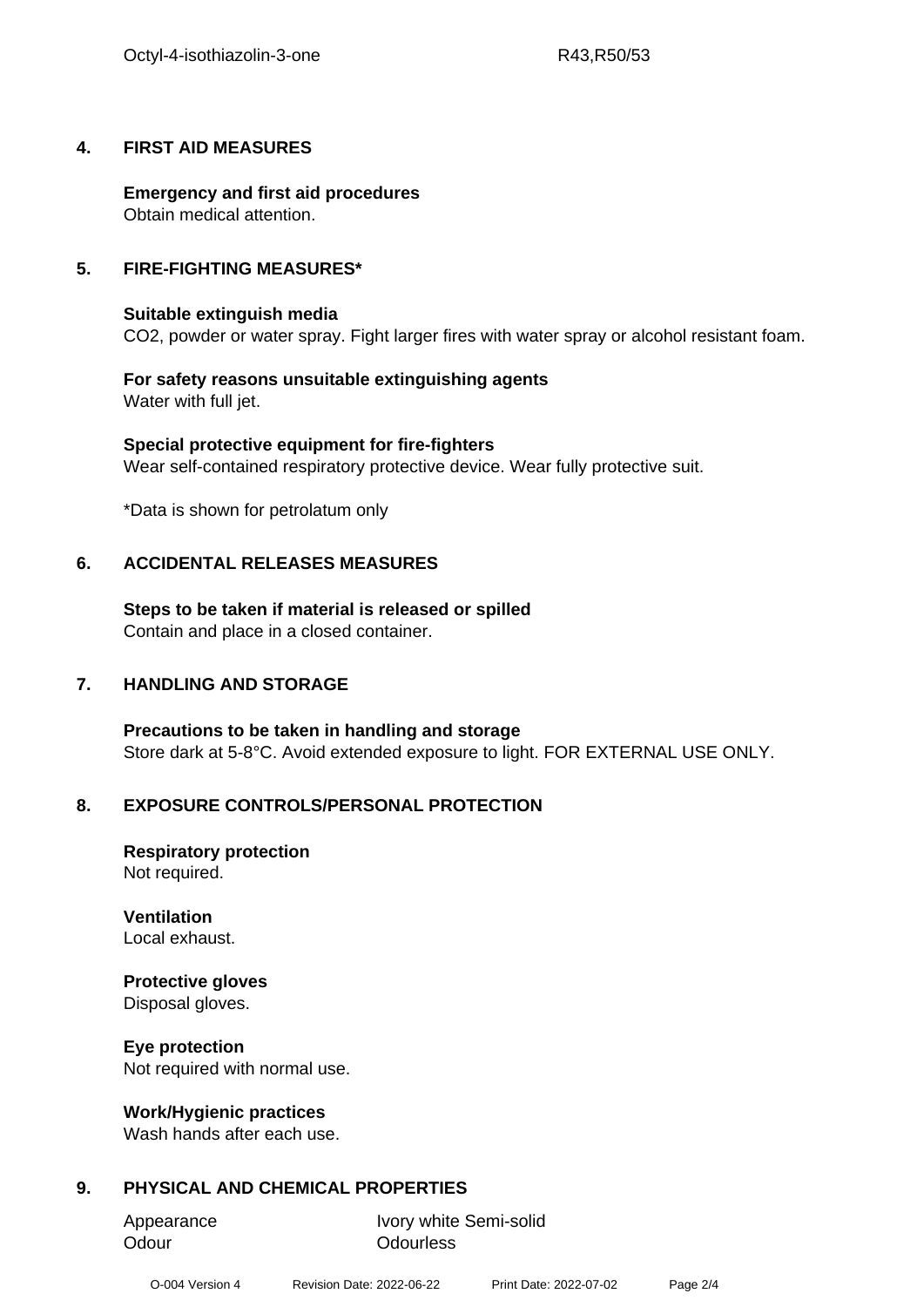Melting point\* 50-55° C Boiling point\* No data available Flash point\*  $>100^{\circ}$ C Self ignition\* Product does not self ignite. Danger of explosion\* Product does not present an explosion hazard. Density\* No data available. Solubility in/Miscibility with Water\* Insoluble

\*Data is shown for petrolatum only

## **10. STABILITY AND REACTIVITY**

#### **Incompability**

May react with strong oxidizing agents.

#### **Stability**

Stable at recommended storage conditions.

#### **Hazardous byproducts**

Combustion may generate CO, CO2 and other oxides.

## **Hazardous polymerization**

Will not occur.

## **11. TOXICOLOGICAL INFORMATION**

No data available.

## **12. ECOLOGICAL INFORMATION**

No data available.

## **13. DISPOSAL CONSIDERATIONS**

## **Waste disposal method**

Comply with federal, state/provincial and local regulation.

## **14. TRANSPORT INFORMATION**

Not dangerous goods.

## **15. REGULATORY INFORMATION**

The classification is according to the latest editions of the EU lists, and extended by company and literature data.

## **16. OTHER INFORMATION**

## **Text of H-statements and R-phrases mentioned in Section 3**